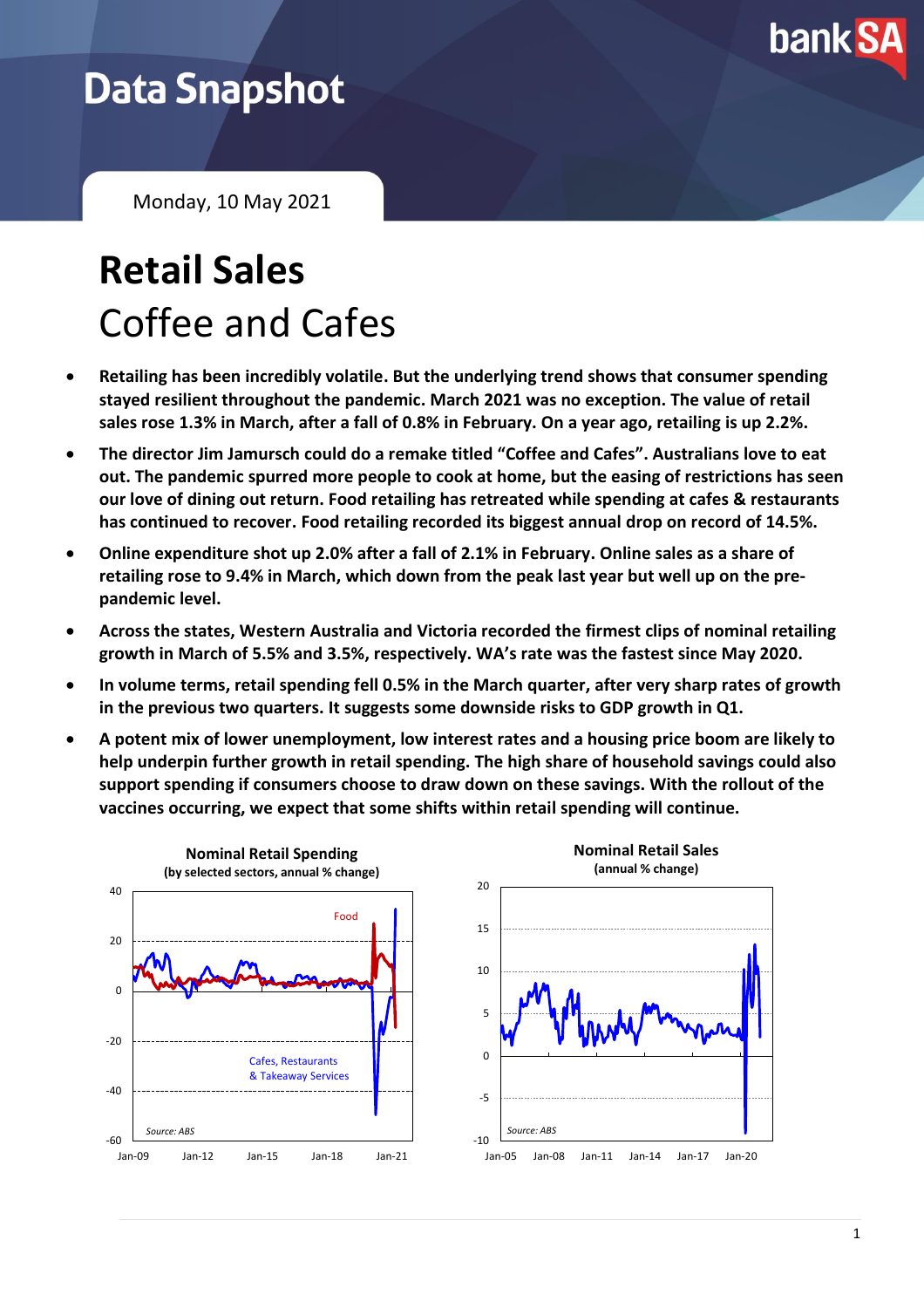#### **Retail Sales - Value**

Retail spending has stayed resilient throughout this pandemic and March proved no exception. However, sales have also exhibited a lot of volatility, making it harder for retailers, especially small retailers, to manage their inventories. The value of retail sales rose 1.4% in March, after a fall of 0.8% in February. On a year ago, retailing is up 2.2%, which is down from the stronger annual growth rates of around 6% to 13% experienced over the second half of 2020 and in the early part of this year.

The pandemic caused significant disruptions and shifts to our shopping patterns. Some clear trends emerged over the last year. But some of these trends are now being pared. The most notable reversal is from dining in to dining out. Australians are returning to their love of eating out. The director Jim Jarmusch made a film back in 2003 titled "Coffee and Cigarettes" that contained eleven short stories with a common theme of coffee and cigarettes. An Australian remake of this film would surely contain short stories of our love of coffee and eating out.

To underscore this trend, food retailing fell 0.9% in March, which is the second straight fall, and contracted 14.5% in annual terms - the biggest annual drop since the data begins in 1983. This partly reflects base effects from a surge in food spending in March 2020 alongside the hoarding of essential goods (and a lot of toilet paper) at the start of the pandemic. In contrast, spending at cafes, restaurants & takeaway services gained 4.8% in March, the biggest rise in eight months. The annual growth rate jumped to 33.0%, but this also reflects base effects after dining out slumped in March of 2020.

Clothing, footwear & personal accessories and department store sales also recorded solid gains in March of 5.4% and 8.5%, respectively. Other retailing also rose 1.4% but household goods retailing slipped 0.1% in the month.

A trend that has not reversed and is unlikely to is the growth in online spending. In March, online expenditure shot up 2.0% after a fall of 2.1% in February. Online sales as a share of retailing rose to 9.4% in March, down from a peak of over 11% last year but well up on the level before the pandemic which was around 7%.



Across the states, Western Australia and Victoria recorded the firmest clips of retailing growth in March of 5.5% and 3.5%, respectively. Western Australia's rate was the fastest since May 2020 and Victoria's the quickest monthly pace in four months. At the other end of the scale, South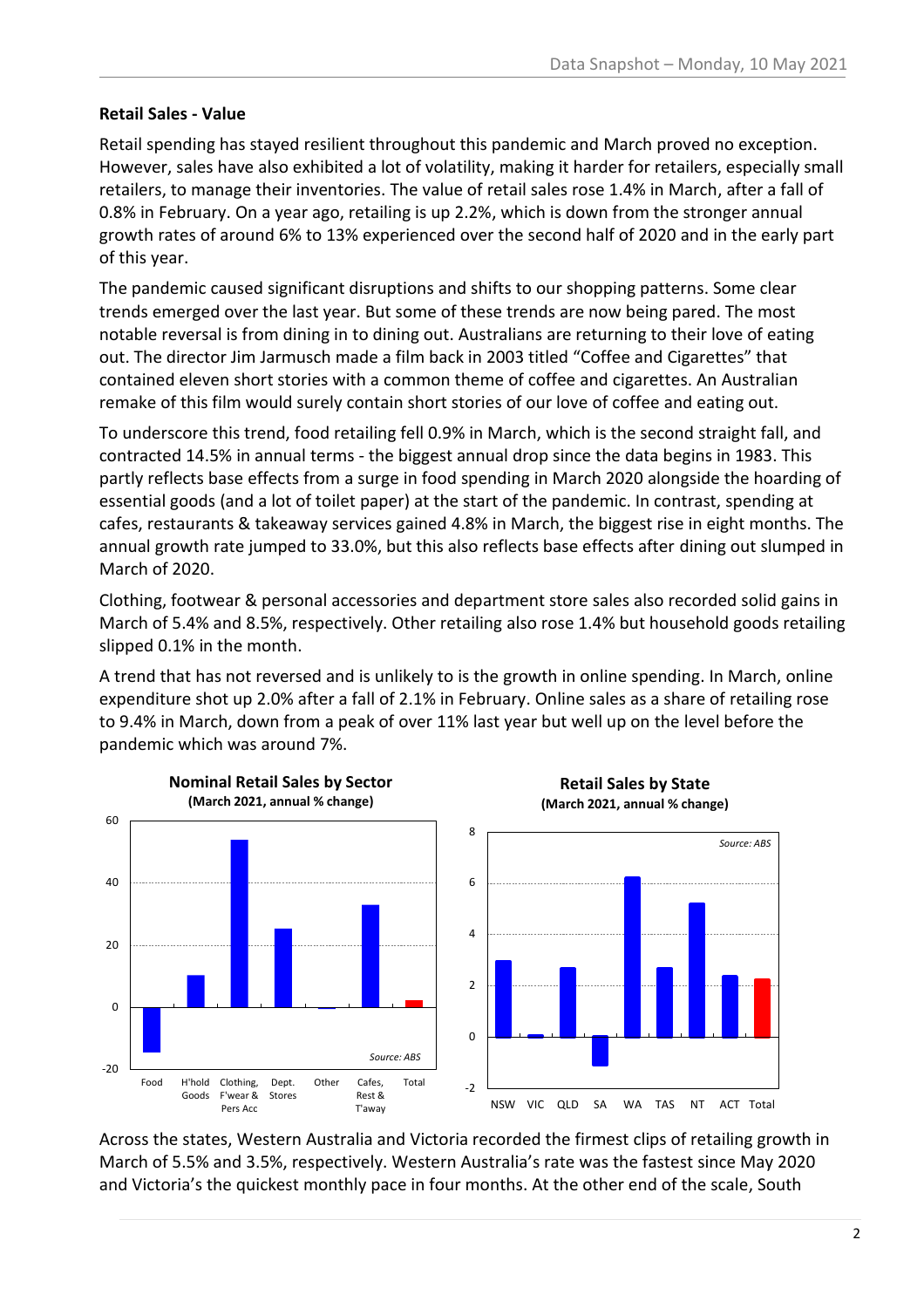Australia was the weakest performer in March with retailing dropping 1.1% in the month. But it is the first decline in four months.

Meanwhile, retailing rose 0.2% in NSW, 1.3% in Tasmania but fell 0.5% in Queensland.

Retailing in the ACT tumbled 2.9%, which is the biggest slide since April 2020 whilst retailing in NT lifted 0.5% in March.

#### **Retail Sales - Volumes**

Retail spending in volume terms fell in the March quarter by 0.5%, after very sharp rates of growth in the previous two quarters. Food, household goods and clothing, footwear & personal accessories retailing fell in the quarter. Retailing for other, department store sales and cafes, restaurants and takeaway services rose. During the quarter, many Target stores in metropolitan areas closed with clearance of stock occurring; it is likely to have slightly contributed to growth in retailing volumes for department stores. Compared to the March quarter of 2020, only food retailing was weaker. In total, sales volumes were up 4.7% over the year.







#### **Outlook**

A potent mix of lower unemployment, low interest rates and a housing price boom are likely to help underpin further growth in retail spending. The high share of household savings could also support spending if consumers choose to draw down on these savings. With the rollout of the vaccines occurring, we expect that some shifts within retail spending will continue.

> **Besa Deda, Chief Economist** Ph: 02-8254-3251